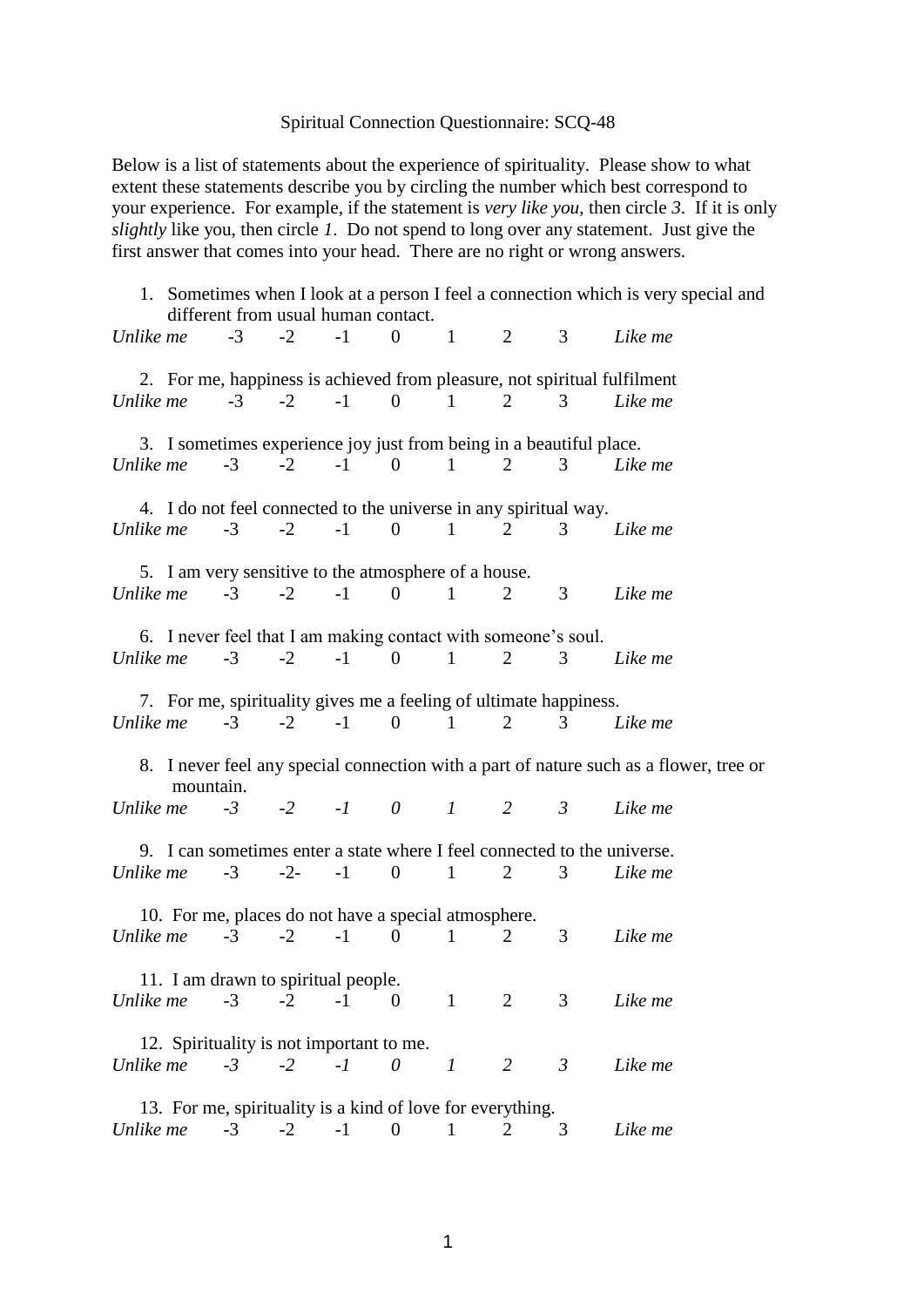|           | Unlike me                                                                                                         |      |                |        | $-3$ $-2$ $-1$ 0 1 2       |                |                |                | 14. I do not have a personal relationship with some power greater than myself.<br>3 Like me  |  |
|-----------|-------------------------------------------------------------------------------------------------------------------|------|----------------|--------|----------------------------|----------------|----------------|----------------|----------------------------------------------------------------------------------------------|--|
| Unlike me | 15. I sometimes experience other people 'shining with an inner light'.                                            |      | $-3$ $-2$ $-1$ |        | $\overline{0}$<br>$\sim$ 1 |                | $\overline{2}$ | 3              | Like me                                                                                      |  |
|           | Unlike me                                                                                                         |      |                |        | $-3$ $-2$ $-1$ 0 1 2       |                |                | $\mathfrak{Z}$ | 16. It is not important to me to be connected with a spiritual being or force.<br>Like me    |  |
|           | 17. I can sometimes feel love for living or non-living parts of nature (flowers, trees,<br>stones, animals etc.). |      |                |        |                            |                |                |                |                                                                                              |  |
|           | Unlike me $-3$ $-2$ $-1$ 0 1 2                                                                                    |      |                |        |                            |                |                | 3              | Like me                                                                                      |  |
|           | 18. The physical world as we know it is all there is.<br>Unlike me $-3$ $-2$ $-1$ 0 1                             |      |                |        |                            | $\overline{2}$ |                | $\mathfrak{Z}$ | Like me                                                                                      |  |
|           | 19. There is something of the cosmos that binds all people together.<br>Unlike me                                 |      | $-3$ $-2$      | $-1$   | $\mathbf{0}$               | $\mathbf{1}$   | 2              | 3              | Like me                                                                                      |  |
|           | 20. Spirituality does not contribute to my life.<br>Unlike me $-3$ $-2$ $-1$ 0 1                                  |      |                |        |                            |                | $\overline{2}$ | 3              | Like me                                                                                      |  |
| Unlike me | 21. I feel there is a form of energy that binds all life together.                                                | $-3$ | $-2$           | $-1$   | $\overline{0}$             | $\mathbf{1}$   | $\overline{2}$ | 3              | Like me                                                                                      |  |
|           | 22. I feel no spiritual connection to the world around me.<br>Unlike $me$ $-3$ $-2$                               |      |                |        | $-1$ 0 1 2                 |                |                | 3              | Like me                                                                                      |  |
|           | Unlike me                                                                                                         | $-3$ | $-2$           | $-1$ 0 |                            | $\mathbf{1}$   | 2              |                | 23. I have a deep feeling of being connected to my family both past and future.<br>3 Like me |  |
|           | 24. I have never had a spiritual experience that has changed my life.                                             |      |                |        |                            |                |                |                | Unlike me $-3$ $-2$ $-1$ 0 1 2 3 Like me                                                     |  |
|           | Unlike me $-3$ $-2$ $-1$ 0 1 2                                                                                    |      |                |        |                            |                |                | 3              | 25. We are all participating in something larger and greater than any of us.<br>Like me      |  |
| Unlike me |                                                                                                                   |      |                |        | $-3$ $-2$ $-1$ 0 1 2       |                |                | 3 <sup>7</sup> | 26. I do not believe events in my life unfold according to a greater plan.<br>Like me        |  |
| Unlike me |                                                                                                                   |      | $-3$ $-2$ $-1$ |        | $\overline{0}$             | $\sim$ 1       | $\overline{2}$ | 3              | 27. I can sometimes feel a connection with those who are no longer with us.<br>Like me       |  |
| Unlike me | 28. I am not much affected by my surroundings.                                                                    |      |                |        | $-3$ $-2$ $-1$ 0 1         |                | 2              | 3              | Like me                                                                                      |  |
| Unlike me | 29. I believe all life is connected.                                                                              | $-3$ | $-2$           | $-1$   | $\boldsymbol{0}$           | $\mathbf{1}$   | 2              | $\mathfrak{Z}$ | Like me                                                                                      |  |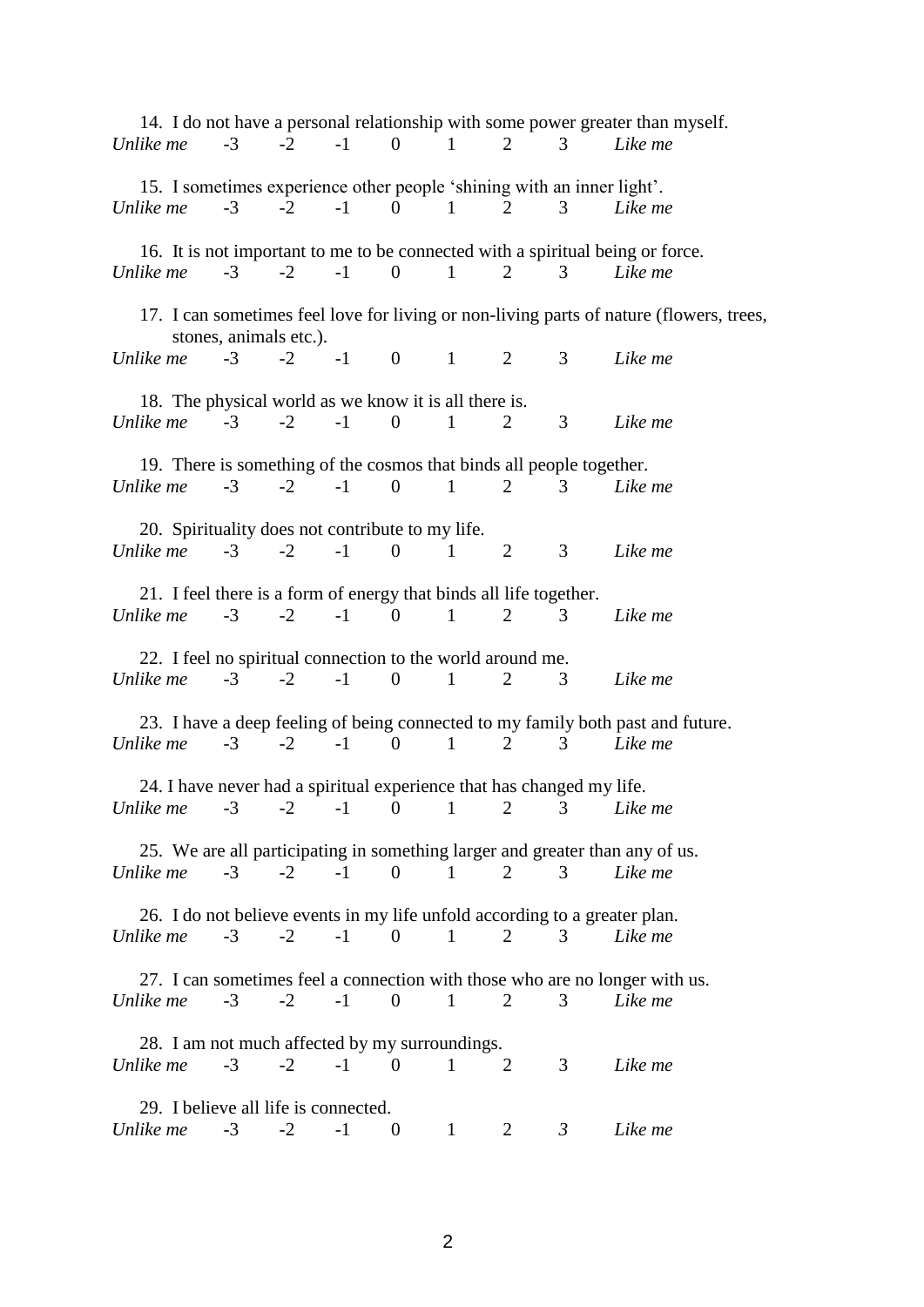| 30. I will never have a spiritual bond with another person.           |                  |           |      |                          |              |                |                |                                                                                            |  |
|-----------------------------------------------------------------------|------------------|-----------|------|--------------------------|--------------|----------------|----------------|--------------------------------------------------------------------------------------------|--|
| Unlike me                                                             | $-3$ $-2$ $-1$ 0 |           |      |                          | 1            | 2              | 3              | Like me                                                                                    |  |
| 31. I feel I have an inner spiritual strength.                        |                  |           |      |                          |              |                |                |                                                                                            |  |
| Unlike me                                                             | $-3$             | $-2$      | $-1$ | $\overline{0}$           | 1            | $\overline{2}$ | 3              | Like me                                                                                    |  |
|                                                                       |                  |           |      |                          |              |                |                |                                                                                            |  |
| 32. I am not touched spiritually by beauty.<br>Unlike me              | $-3$             | $-2$ $-1$ |      | $\Omega$                 | $\mathbf{1}$ | $\overline{2}$ | 3              | Like me                                                                                    |  |
|                                                                       |                  |           |      |                          |              |                |                |                                                                                            |  |
| 33. There is a larger plan to life.                                   |                  |           |      |                          |              |                |                |                                                                                            |  |
| Unlike me                                                             | $-3$             | $-2$      | $-1$ | $\overline{\phantom{0}}$ | $\mathbf{1}$ | $\overline{2}$ | 3              | Like me                                                                                    |  |
| 34. I find spiritually in others rather off-putting.                  |                  |           |      |                          |              |                |                |                                                                                            |  |
| Unlike $me$ $-3$ $-2$ $-1$                                            |                  |           |      | $\overline{0}$           | $\sim$ 1     | 2              | 3              | Like me                                                                                    |  |
|                                                                       |                  |           |      |                          |              |                |                |                                                                                            |  |
| 35. My spirituality makes life good for me.                           |                  |           |      |                          |              |                |                |                                                                                            |  |
| Unlike $me$ $-3$ $-2$ $-1$                                            |                  |           |      | $\mathbf{0}$             | $\,1\,$      | $\overline{2}$ | 3              | Like me                                                                                    |  |
|                                                                       |                  |           |      |                          |              |                |                | 36. I never get completely immersed in the beauty of my surroundings.                      |  |
| Unlike $me$ $-3$ $-2$ $-1$                                            |                  |           |      | $\overline{0}$           | $\mathbf{1}$ | $\overline{2}$ | 3              | Like me                                                                                    |  |
|                                                                       |                  |           |      |                          |              |                |                |                                                                                            |  |
| 37. For me all life is connected.<br>Unlike $me$ $-3$ $-2$            |                  |           | $-1$ | $\overline{\phantom{0}}$ | $\sim$ 1     | $\overline{2}$ | 3              | Like me                                                                                    |  |
|                                                                       |                  |           |      |                          |              |                |                |                                                                                            |  |
|                                                                       |                  |           |      |                          |              |                |                | 38. I do not feel that there is a form of energy that binds people together.               |  |
| Unlike me                                                             | $-3$             | $-2$      | $-1$ | $\theta$                 | $\mathbf{1}$ | $\overline{2}$ | 3              | Like me                                                                                    |  |
| 39. I have joy in my life because of my spirituality.                 |                  |           |      |                          |              |                |                |                                                                                            |  |
| Unlike $me$ $-3$ $-2$ $-1$                                            |                  |           |      | $\overline{0}$           | $\mathbf{1}$ | 2              | 3              | Like me                                                                                    |  |
|                                                                       |                  |           |      |                          |              |                |                |                                                                                            |  |
| 40. The beauty of the universe fails to move me.                      |                  |           |      |                          |              |                |                |                                                                                            |  |
| Unlike me                                                             | $-3$             | $-2$      | $-1$ | $\boldsymbol{0}$         | $\mathbf{1}$ | $\overline{2}$ | 3              | Like me                                                                                    |  |
| 41. I feel an inner strength from a spiritual connection with others. |                  |           |      |                          |              |                |                |                                                                                            |  |
| Unlike me                                                             | $-3$             | $-2$      | $-1$ | $\overline{0}$           | $\mathbf{1}$ | $\overline{2}$ | 3              | Like me                                                                                    |  |
|                                                                       |                  |           |      |                          |              |                |                |                                                                                            |  |
| one.                                                                  |                  |           |      |                          |              |                |                | 42. The cosmos (everything that exists) has only a physical dimension, not a spiritual     |  |
| Unlike me                                                             |                  |           |      | $-3$ $-2$ $-1$ 0 1       |              | $\overline{2}$ | 3 <sup>7</sup> | Like me                                                                                    |  |
|                                                                       |                  |           |      |                          |              |                |                |                                                                                            |  |
| 43. My connection to something spiritual makes me happy.              |                  |           |      |                          |              |                |                |                                                                                            |  |
| Unlike me                                                             | $-3$             | $-2$      | $-1$ | $\overline{0}$           | $\mathbf{1}$ | $\overline{2}$ | 3              | Like me                                                                                    |  |
| 44. I have no sense of awareness of those who will come after me.     |                  |           |      |                          |              |                |                |                                                                                            |  |
| Unlike me                                                             | $-3$             | $-2$      | $-1$ | $\overline{0}$           | 1            | 2              | 3              | Like me                                                                                    |  |
|                                                                       |                  |           |      |                          |              |                |                |                                                                                            |  |
| Unlike me                                                             | $-3$             | $-2$      | $-1$ | $\boldsymbol{0}$         | 1            | $\overline{2}$ | 3              | 45. I feel that I am always protected by an ultimate principle, force or being.<br>Like me |  |
|                                                                       |                  |           |      |                          |              |                |                |                                                                                            |  |